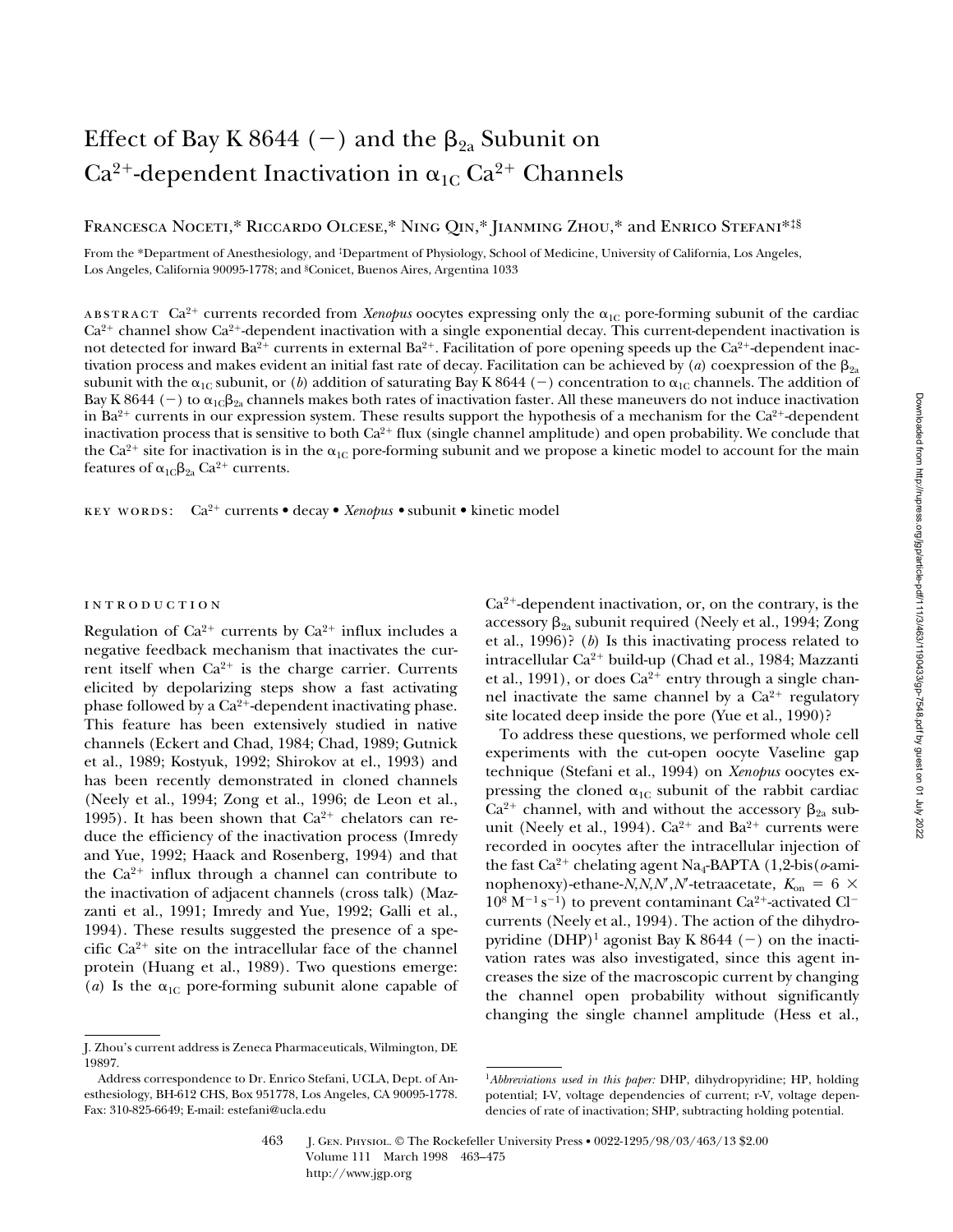1984). In this respect, the effect of Bay K 8644  $(-)$ would mimic the effect of the  $\beta_{2a}$  subunit.

We found that  $Ca^{2+}$  currents from the  $\alpha_{1C}$  subunit expressed alone can inactivate in a  $Ca^{2+}$ -dependent manner. The single exponential fits to these currents have time constants that decrease when the  $Ca^{2+}$  concentration is increased. The coexpression of the  $\beta_{2a}$  subunit makes evident a double exponential decay with a faster time course and with rates that are  $Ca^{2+}$  dependent. Similarly, the addition of saturating concentrations of Bay K 8644 (-) to  $\alpha_{1C}$  channels induces the appearance of the fast rate of  $Ca^{2+}$ -dependent inactivation. These results confirm the view that the  $Ca^{2+}$  binding site for the inactivation is part of the pore-forming  $\alpha_{1C}$ subunit (Neely et al., 1994; de Leon et al., 1995; Zhou et al., 1997) and is located in a region very close to the inner mouth pore, within a microdomain where the local  $Ca^{2+}$  concentration can reach its steady state in a few microseconds. Based on the fact that the rates of  $Ca<sup>2+</sup>$ -dependent inactivation are sensitive to both  $Ca<sup>2+</sup>$ flux through the channel (single channel current) and open probability, we propose a kinetic model for the Ca<sup>2+</sup>-dependent inactivation process in  $\alpha_{1C}\beta_{2a}$  channels.

## materials and methods

### *RNA Synthesis and Oocyte Injection*

The plasmids containing cDNA fragments encoding the cardiac  $\alpha_{1C}$  and  $\beta_{2a}$  subunits were digested with HindIII (Wei et al., 1991). The linearized templates were treated with  $2 \mu$ g proteinase K and 0.5% SDS at 37°C for 30 min, and then twice extracted with phenol/chloroform, precipitated with ethanol, and resuspended in distilled water to a final concentration of 0.5  $\mu$ g/ $\mu$ l. The cRNAs were transcribed from  $0.5 \mu$ g of linearized DNA template at 37°C with 10 U of T7 RNA polymerase (Boehringer Mannheim Biochemicals, Indianapolis, IN), in a volume of  $25 \mu l$  containing 40 mM Tris-HCl (pH  $7.2$ ), 6 mM  $MgCl<sub>2</sub>$ , 10 mM dithiothreitol, 0.4 mM each of ATP, GTP, CTP, and UTP, 0.8 mM 7-methyl-GTP. The transcription products were extracted with phenol and chloroform, twice precipitated with ethanol and resuspended in double distilled water to a final concentration of  $0.2 \mu g/\mu l$ , and 50 nl were injected per oocyte. Before injection, oocytes were defolliculated by collagenase treatment (type I, 2 mg/ml for 40 min at room temperature; Sigma Chemical Co., St. Louis, MO). Oocytes were maintained at  $19.0^{\circ}$ C in Barth solution. Recordings were done 4–12 d after RNA injection.

#### *Recording Technique and Solutions*

Recording of macroscopic current was performed using the cutopen oocyte Vaseline gap technique (Stefani et al., 1994) on *Xenopus laevis* oocytes. The oocyte was placed in a triple compartment perspex chamber; voltage clamped currents were recorded from the top chamber, while the middle chamber (set at the same voltage as the recording chamber) isolated the top from the bottom chamber. The oocyte membrane exposed to the bottom chamber was permeabilized with 0.1% saponin in the internal saline (see bottom chamber solution). Microelectrodes probing voltage across the membrane (top chamber) had a resistance of  $\sim$ 0.5–1 M $\Omega$ , and they were filled with (M): 2.7 NaMES (Namethanesulfonic acid), 0.01 Na<sub>2</sub>-EGTA, 0.01 NaCl. Holding potential was  $-90$  mV. All experiments were performed at room temperature. Subtraction of linear components was digitally obtained by scaled currents elicited by small control pulses of onefourth the amplitude of the stimulating pulse  $(P/-4)$ . Acquisition and data analysis were done on a personal computer. Signals were filtered at one-fifth the sampling frequency.

External solutions, used in the top and guard compartments were: NaMESBa-10 (10 mM BaOH; 96 mM NaMES; 10 mM HEPES, titrated to pH 7.0 with  $CH_3SO_3H$ ), NaMESCa-2, -5, or -10 (2, 5, or 10 mM CaOH, 102 mM NaMES, 10 mM HEPES, titrated to pH 7.0 with  $CH_3SO_3H$ ), or NMGMESCa-10 (10 mM  $Ca^{2+}$ , 96 mM *N*-methyl-p-glucamine [NMG<sup>+</sup>], 10 mM HEPES, titrated to pH 7.0 with  $CH_3SO_3H$ ). The solution in the bottom chamber in contact with the oocyte cytoplasm was 110 mM K-glutamate (10 mM HEPES, titrated to pH 7.0 with KOH). Na<sub>4</sub>-BAPTA (tetrasodium-1,2-bis (*o*-aminophenoxy)-ethane-*N*,*N*,*N*9,*N*9-tetraacetate) was loaded into a glass micropipette of  $\sim$ 20-µm tip diameter, and  $\sim$ 100 nl were injected with an automatic microinjector immediately before mounting the oocyte in the recording chamber.  $Na<sub>4</sub>-BAPTA$  stock solutions of 50 mM were made in distilled water and titrated at pH 7.0 with  $CH<sub>3</sub>SO<sub>3</sub>H$ . The BAPTA injections were performed before the experiments to prevent contamination of  $Ca^{2+}$  currents with Ca<sup>2+</sup>- and Ba<sup>2+</sup>-activated Cl<sup>-</sup> currents (Miledi, 1982; Barish, 1983; Neely et al., 1994). This BAPTA concentration selectively eliminated  $Cl^-$  currents without any significant action on Ca<sup>2+</sup>-dependent current decay (Neely et al., 1994). To probe the accessibility of the internal  $Ca^{2+}$  site, we had to dramatically increase the internal BAPTA concentration (500 mM BAPTA and 10 mM NaCl) and to continuously perfuse the oocytes (1 ml/h) via a glass pipette inserted into the bottom side of the oocyte.

Values for the rates of  $Ca^{2+}$ -dependent inactivation were obtained by fitting to a double exponential ( $\alpha_{1C}\beta_{2a}$ ;  $\alpha_{1C}$  in the presence of 500 nM Bay K 8644 (-)) or to a single exponential  $(\alpha_{1C})$ the decay of the  $Ca^{2+}$  current (from the peak of the current up to 800 ms). The exponential functions were

$$
P + \sum_{i=1}^{n} A_i e^{-\frac{t}{\tau_i}}
$$

with  $n = 1$  and 2. *P* was the offset factor, and  $A_i$  the amplitude of each exponential component.

The model-fitting procedure was implemented with SCoP (Simulation Resources, Inc., Barren Springs, MI). The rates in the transitions were exponential functions of the voltage, as predicted by the Eyring theory. Simultaneous fitting of current traces at different potentials was performed to evaluate the kinetic parameters in a non–steady state model. The source file, containing a system of differential equations, was compiled and the resulting executable file was fed with ensembles of current recordings under different conditions, such as subunit expression,  $Ca^{2+}$  concentration, and presence of the DHP agonist Bay K 8644  $(-)$ .

### **RESULTS**

## $Ca^{2+}$ -dependent Inactivation in  $\alpha_{1C}$ -expressing Oocytes

Fig. 1 shows  $Ba^{2+}$  and  $Ca^{2+}$  currents (*left* and *right*, respectively) recorded from an oocyte expressing the  $\alpha_{1C}$ subunit alone. The currents were elicited by depolarizing pulses from a holding potential of  $-90$  mV. The figure shows that, during large depolarizing pulses,  $Ba^{2+}$ currents had a very slow decay, while  $Ca^{2+}$  currents showed a much faster decay that could be attributed to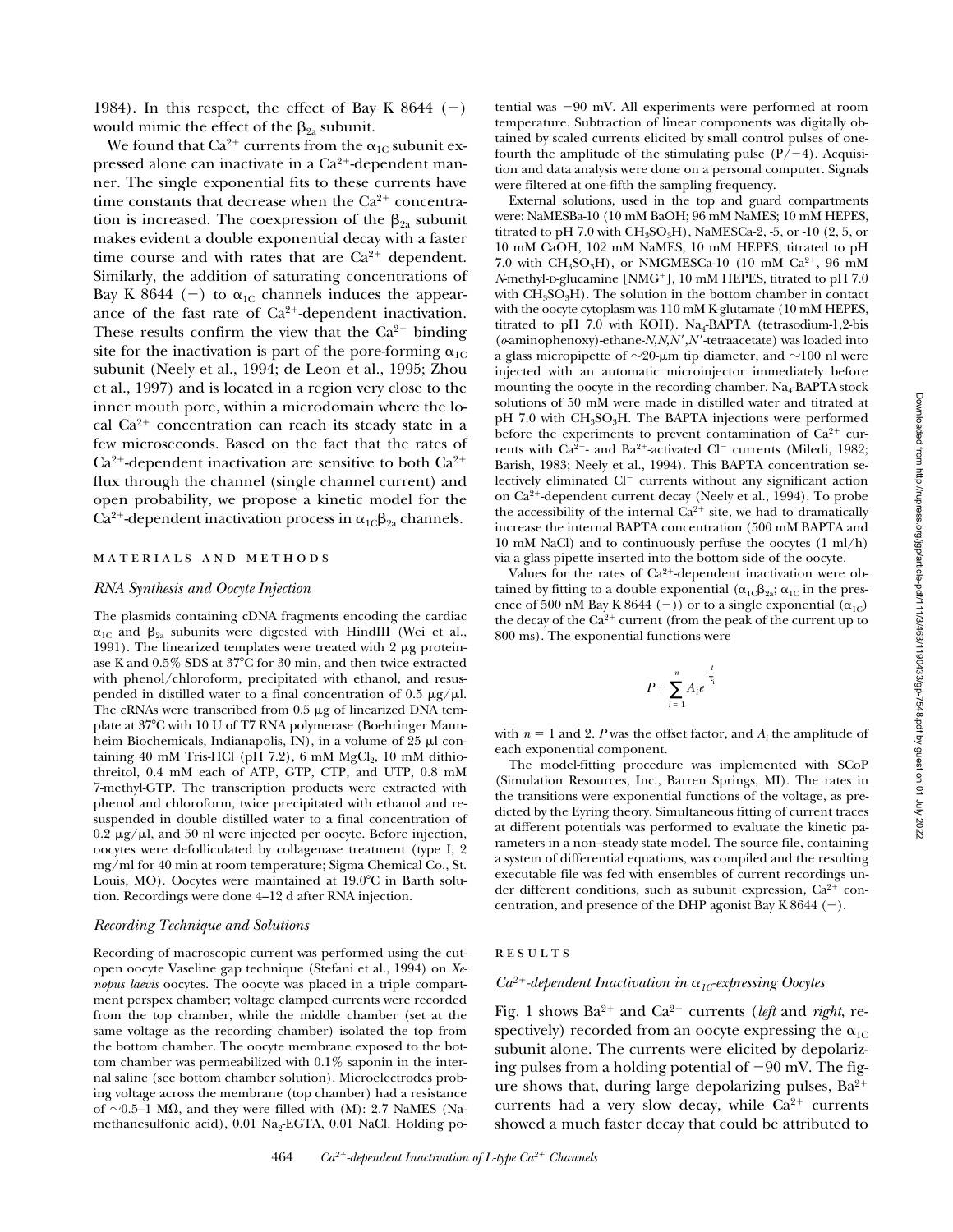the  $Ca^{2+}$ -dependent inactivation process. The decay phase of the currents was fitted to a single exponential function of the form  $Ae^{-tr} + C$ , where *A* is the amplitude factor, *t* the time, *r* the rate, and *C* the offset. The fit was for Ba<sup>2+</sup> (Fig. 1 *A*):  $A = -4.1$  nA,  $r = 0.001$  ms<sup>-1</sup> and  $C = -17.9$  nA at 0 mV and for Ca<sup>2+</sup> (Fig. 1 *B*):  $A =$  $-4.5$  nA,  $r = 0.003$  ms<sup>-1</sup>, and  $C = -4.8$  nA at 0 mV. The relative amplitude factor,  $A/(A + C)$ , was larger and the rate of decay was much faster in external  $Ca^{2+}$ . This difference in the decay phase between  $Ca^{2+}$  and  $Ba^{2+}$  currents became more evident after potentiating the  $Ca^{2+}$  current by adding a submaximal concentration (50 nM) of the DHP agonist Bay K 8644 (-). The potentiated  $Ba^{2+}$  currents had a similar time course to the control (compare Fig. 1, *C* and *A*). Thus, Ba<sup>2+</sup> does not substitute  $Ca^{2+}$  for the inactivation in the time scale used (0.5–1 s). During the time course of our experiments, the main effect of Bay K 8644 was to potentiate  $Ba^{2+}$  currents. On the other hand, in external  $Ca^{2+}$ , Bay K 8644 induced an increase in the size of the peak current as well as an increase in the decay (Fig. 1, *B* and *D*). Thus, facilitation of pore opening by Bay K 8644  $(-)$  makes more evident Ca<sup>2+</sup>-dependent inactivation, which is already present in the absence of the agonist.

## *Effect of the*  $\beta_{2a}$  *Subunit on*  $\alpha_{1c}$  *Currents*

Fig. 2 shows the effect of coexpression of the  $\beta_{2a}$  subunit with the  $\alpha_{1C}$  subunit on the rates of Ca<sup>2+</sup>-dependent inactivation.  $Ba^{2+}$  and  $Ca^{2+}$  currents (Fig. 2, *left* and *right*, respectively) in oocytes coexpressing the pore-forming  $\alpha_{1C}$  subunit together with the regulatory  $\beta_{2a}$  subunit had faster activation rates and larger amplitudes than in oocytes expressing the  $\alpha_{1C}$  subunit alone. This is expected from the facilitation of the pore opening by the coexpression of the  $\beta_{2a}$  subunit. By comparing the recordings in external  $Ca^{2+}$  (Figs. 1 and 2,  $right)$ , it becomes evident that the  $\beta_{2a}$  subunit speeds up the  $Ca^{2+}$ -dependent inactivation process (Fig. 2, *B* and *D*). As was the case for  $\alpha_{1C}$  currents, in  $\alpha_{1C}\beta_{2a}$ , the addition of a submaximal concentration of Bay K 8644  $(-)$ (50 nM) increased both  $Ba^{2+}$  and  $Ca^{2+}$  current amplitudes. From these results we can conclude that maneuvers that increase the open probability of the  $Ca^{2+}$ channel without affecting the single channel amplitude (addition of Bay K 8644  $(-)$  and the coexpression of the  $\beta_{2a}$  subunit; Costantin et al., 1995) speed up the  $Ca<sup>2+</sup>$ -dependent inactivation process.

In addition to the  $Ca^{2+}$ -dependent inactivation phase, both  $\alpha_{1C}$  and  $\alpha_{1C}\beta_{2a}$  currents show a slow smaller component of inactivation that is weakly voltage dependent. This slow inactivation is more clearly detected in  $Ba^{2+}$  currents (Figs. 1, *A* and *C*, and 2, *A* and *C*) since, in external  $Ca^{2+}$ , the  $Ca^{2+}$  inactivation process predominates. This slower component can be attributed to a slow voltage-dependent inactivation (Lee et al., 1985;



FIGURE 1.  $Ca^{2+}$ -dependent inactivation of  $Ca^{2+}$  current in the cloned  $\alpha_{1C}$  subunit of a cardiac Ca<sup>2+</sup> channel. Families of traces evoked by 1,600-ms depolarizing steps from a holding potential of  $-90$  mV in an oocyte expressing the  $\alpha_{1C}$  subunit alone, and the effect of DHP agonist Bay K  $8644$  (-). (*A*) Voltage steps from  $-90$  mV,  $Ba^{2+}$  was the charge carrier (10 mM  $Ba^{2+}$ ). (*B*) Traces recorded in 5 mM Ca<sup>2+</sup>. (*C*) Ba<sup>2+</sup> currents recorded in the presence of 50 nM Bay K 8644  $(-)$ . (*D*) Ca<sup>2+</sup> currents recorded in the presence of 50  $nM$  Bay K 8644 (-). Linear components were digitally subtracted by subpulses from the holding potential using the  $P/-4$  method.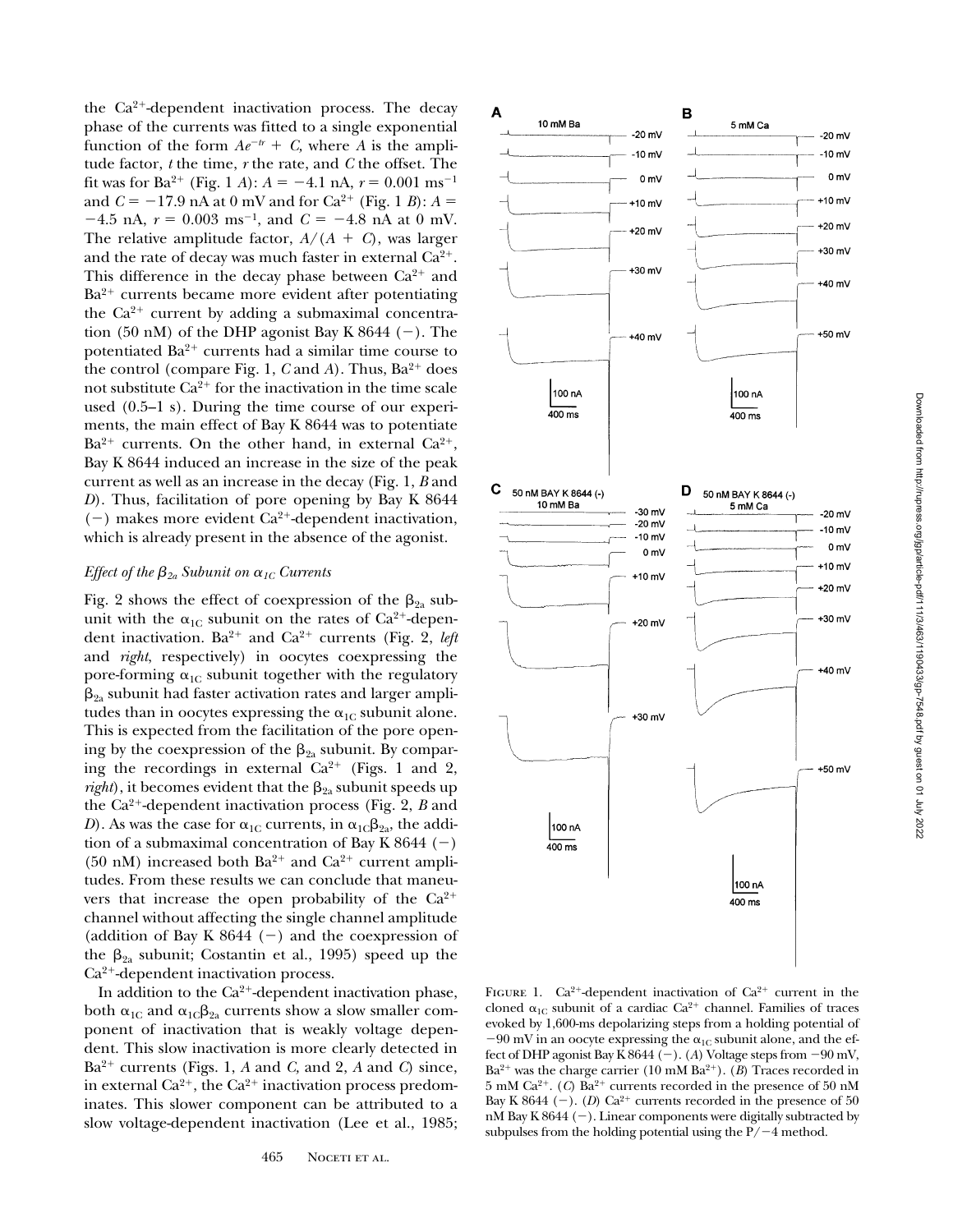

FIGURE 2.  $Ca^{2+}$ -dependent inactivation of  $Ca^{2+}$  current in the cloned cardiac Ca<sup>2+</sup> channel  $\alpha_{1C}\beta_{2a}$ . Superimposed traces evoked in an oocyte expressing  $\alpha_{1C}$  and  $\beta_{2a}$  subunits, and the effect of DHP agonist Bay K 8644  $(-)$ . The voltage protocol was the same as in Fig. 1. (*A*) Voltage steps from HP  $-90$  mV; Ba<sup>2+</sup> was the charge carrier (10 mM Ba<sup>2+</sup>). (*B*) Currents recorded in 5 mM Ca<sup>2+</sup>. (*C*) Same voltage steps as in  $A$ ,  $Ba^{2+}$  currents recorded in the presence of 50 nM Bay K 8644 (-). (*D*) Same voltage steps as in *B*,  $Ca^{2+}$  currents recorded in the presence of Bay K 8644  $(-)$ . Linear components were digitally subtracted by subpulses from the holding potential using the  $P/-4$  method.

Hadley and Hume, 1987; Campbell et al., 1988; Gutnick et al., 1989; Hadley and Lederer, 1991; Giannattasio et al., 1991), or to a less efficient  $Ba^{2+}$ -dependent inactivation process (Ferreira et al., 1997). This voltagedependent component has not been analyzed here; since its time course is much slower than  $Ca^{2+}$ -dependent inactivation, it should not interfere with the main conclusions of this paper.

# *Voltage and Ca*<sup>2+</sup> dependence of the Inactivation Rates in  $\alpha_{1C}$ *and*  $\alpha_{1C} \beta_{2a}$  *Currents*

The currents in Fig. 3 were recorded in an oocyte expressing the  $\alpha_{1C}\beta_{2a}$  Ca<sup>2+</sup> channel at three different external  $\bar{C}a^{2+}$  concentrations: 2 (A), 5 (B), and 10 (C)  $mM$  Ca<sup>2+</sup>. Each panel shows currents elicited by three different voltages (holding potential  $-90$  mV), together with superimposed fits to the decay phase of the currents. The inactivating currents were fitted with a double exponential function, yielding to a slow and a fast rate of inactivation. The fast rate depended on external  $Ca^{2+}$  concentration, while the slow rate was much less affected by external  $Ca^{2+}$  (see also Fig. 6). The peak of the ionic current occurred at  $+10$  mV in 2 mM Ca<sup>2+</sup>, at  $+20$  mV in 5 mM Ca<sup>2+</sup>, and at  $+25$  mV in 10 mM  $Ca^{2+}$ . The fast rate of inactivation, compared at equivalent voltages corrected for surface charge effect, increased from  $r_f = 0.0126 \text{ ms}^{-1}$  (0 mV, 2 mM Ca<sup>2+</sup>) to  $r_f = 0.0224 \text{ ms}^{-1}$  (+20 mV, 10 mM Ca<sup>2+</sup>).

The voltage dependencies of current (I-V) and fast rate of inactivation (r-V) for the experiment in Fig. 3 are shown in Fig. 4 *A* (normalized rates and peak current values). The graph shows a negative voltage shift between the peak of the r-V (*open symbols*) and the peak of the I-V (*filled symbols*). The fact that the peak of the r-V always occurred at more negative voltages than the peak of the I-V suggests a complex dependence of the  $Ca^{2+}$  inactivation mechanism on the parameters of channel activation. Possibly, open probability, single channel amplitude,  $Ca^{2+}$  influx and accumulation, buffer capacity, and diffusion could be involved. A similar voltage shift between the peak of the r-V and I-V curves was observed in  $\alpha_{1C}$  alone (Fig. 4 *B*).

# *Effect of DHP Agonist Bay K 8644 (-) on*  $\alpha_{1C}$  *and*  $\alpha_{1C}\beta_{2a}$ *Ca2*1 *Currents*

The ability of the DHP agonist Bay K 8644  $(-)$  to increase the size of the current by enhancing the open probability, without affecting the single channel amplitude, was used to further investigate the role of the open probability in the  $Ca^{2+}$ -dependent inactivation mechanism. We compared the effect of Bay K 8644  $(-)$ on  $\alpha_{1C}$  and  $\alpha_{1C}\beta_{2a}$  Ca<sup>2+</sup> currents at three different Ca<sup>2+</sup> concentrations. Fig. 5 shows  $\alpha_{1C}\beta_{2a}$  Ca<sup>2+</sup> currents elicited by three different voltages, both in the absence (*A*, 2 mM  $Ca^{2+}$ ) and presence (2, 5, and 10 mM  $Ca^{2+}$ , *B–D*, respectively) of Bay K 8644 (-) 500 nM, with the corresponding superimposed fits. The addition of saturating concentration of Bay K 8644 (-) (500 nM) produced a small negative shift of the activation–voltage curve ( $\sim$ 5 mV), an approximately twofold increase in the size of the ionic current and a twofold increase in both rates.

Fig. 6 summarizes the effect of external  $Ca^{2+}$  and Bay K 8644 (-) on  $\alpha_{1C}\beta_{2a}$  Ca<sup>2+</sup>-dependent rates of inactiva-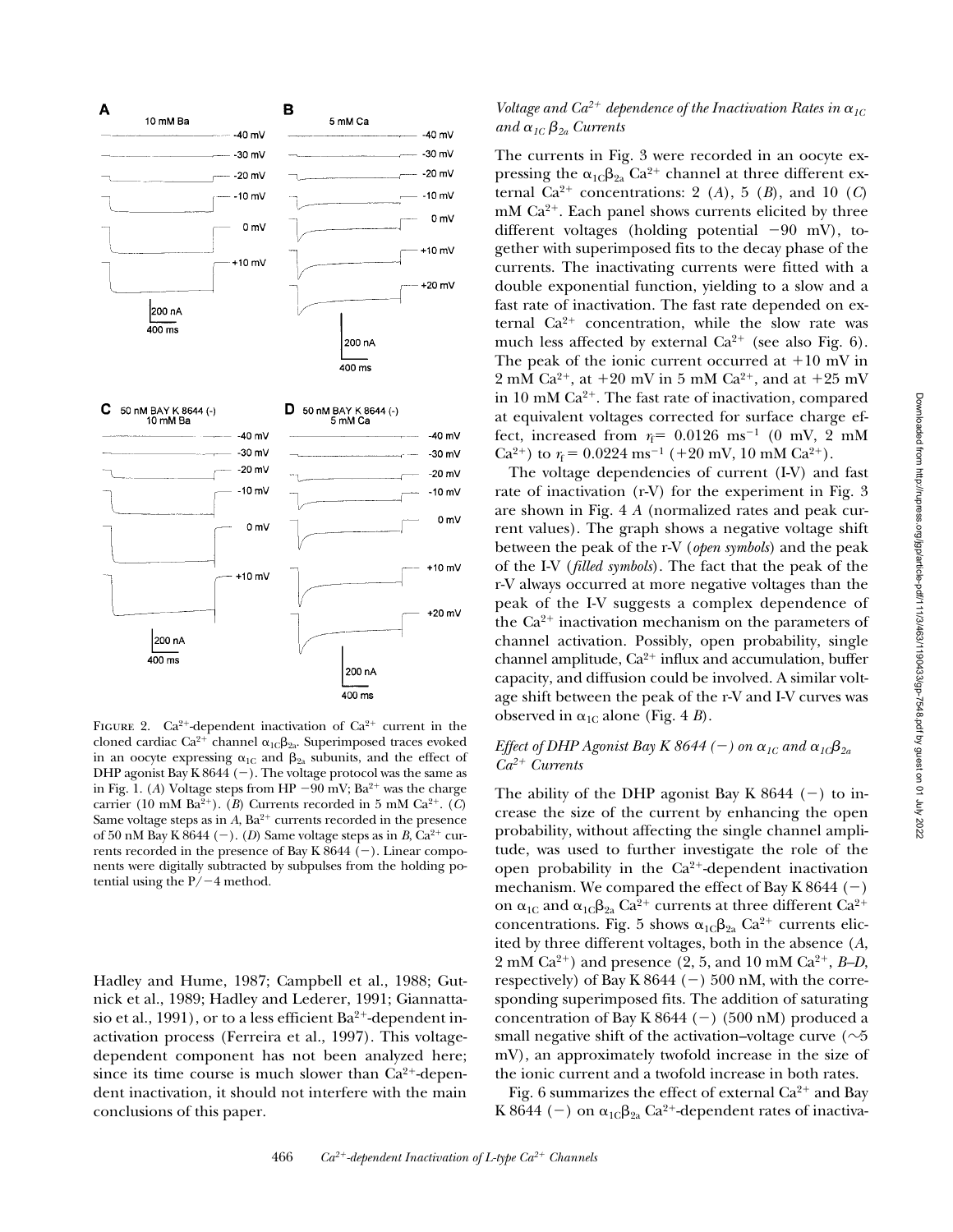

FIGURE 3.  $Ca^{2+}$ -dependent inactivation of  $Ca^{2+}$  currents in  $\alpha_{1C}\beta_{2a}$ : effect of different Ca<sup>2+</sup> concentrations. Superimposed traces evoked in an oocyte expressing  $\alpha_{1C}\beta_{2a}$ . HP = -90 mV, SHP =  $-90$  mV. (*A*) Voltage steps to  $-20$ , 0,  $+20$  mV, in 2 mM Ca<sup>2+</sup>. The

tion. The maximum value of the fast rates of inactivation in 2 mM  $Ca^{2+}$  and in the absence of the DHP agonist was  $0.017 \text{ ms}^{-1}$  (*diamonds*), and it became  $0.038$  $\text{ms}^{-1}$  in 10 mM Ca<sup>2+</sup> and in the presence of 500 nM Bay K 8644  $(-)$ , thus undergoing a more than threefold overall increase. An equivalent pattern as in Fig. 6 was observed in  $\alpha_{1C}$  channels. The slow time constant of the double-exponential inactivation in  $\alpha_{1C}\beta_{2a}$  is of the same order of magnitude of the single exponential time constant in  $\alpha_{1C}$  alone, and it is Ca<sup>2+</sup> dependent, as it can be seen in Fig. 6 *A*. Fig. 7 shows the relative position in the voltage axis of the r-V and I-V curves for  $\alpha_{1C}\beta_{2a}$  in 5 mM  $Ca^{2+}$  and in the presence of 500 nM Bay K 8644 (-).

The same protocol as shown in Fig. 5 for  $\alpha_{1C}\beta_{2a}$  currents was applied to  $\alpha_{1C}$  alone. In  $\alpha_{1C}$  channels, the  $Ca^{2+}$  current decay in 2 mM external  $Ca^{2+}$  (Fig. 8 *A*) could be fitted to a single exponential function. In  $\alpha_{1C}$ alone, the  $Ca^{2+}$ -dependent inactivation might be contaminated by the presence of a voltage-dependent inactivation rate recorded in external  $Ba^{2+}$  (Fig. 1). However, the addition of Bay K 8644  $(-)$  500 nM produced the expected negative shift of the activation–voltage curve of  $\sim$ 5 mV together with a significant increase in the size of the current. This current potentiation was associated with a double exponential time course of decay. As expected for a  $Ca^{2+}$ -dependent process, the fast component became faster as the  $Ca^{2+}$  concentration increased. Taking altogether the results in  $\alpha_{1C}$  and  $\alpha_{1C}\beta_{2a}$ channels and the action of Bay K  $8644$  (-) on both channels, we can conclude that both single channel amplitude and open probability participate in the process of  $Ca^{2+}$ -dependent inactivation. The effect of the single channel amplitude is reflected by the  $Ca^{2+}$  dependence of the inactivation rates and the left shift of the r-V vs. I-V curves, while the role of the open probability is manifested by the faster inactivation rates after facilitating pore opening by the addition of Bay K 8644 (-) and the coexpression of the  $\beta_{2a}$  subunit.

# *The Effect of BAPTA on Ca2*1*-dependent Inactivation in*   $\alpha_{1C}\beta_{2a}$  Currents

To test the accessibility of the site to internal  $Ca^{2+}$ buffer, we investigated the effect of perfusing high BAPTA concentration on the  $Ca^{2+}$ -dependent inactiva-

decay phase of the currents were fitted to double exponential functions. The rates of inactivation from the fits were:  $r<sub>f</sub> = 0.0114$ ms<sup>-1</sup>,  $r_s = 0.0031 \text{ ms}^{-1}$  at -20 mV;  $r_f = 0.0126 \text{ ms}^{-1}$ ,  $r_s = 0.0016$ ms<sup>-1</sup> at 0 mV;  $r_f = 0.0065$  ms<sup>-1</sup>,  $r_s =$  not resolved at +20 mV. (*B*) Voltage steps to  $-10$ ,  $+10$ ,  $+30$  mV in 5 mM Ca<sup>2+</sup>. The fitted rates were:  $r_f = 0.0127 \text{ ms}^{-1}$ ,  $r_s = 0.0032 \text{ ms}^{-1}$  at  $-10 \text{ mV}$ ;  $r_f = 0.0173$ ms<sup>-1</sup>,  $r_s = 0.0027 \text{ ms}^{-1} \text{ at } +10 \text{ mV};$   $r_f = 0.0099 \text{ ms}^{-1},$   $r_s = 0.0013$ ms<sup>-1</sup> at +30 mV. (*C*) Voltage steps to 0, -20, +40 mV in 10 mM Ca<sup>2+</sup>. The fitted rates were:  $r_f = 0.0202$  ms<sup>-1</sup>,  $r_s = 0.0039$  ms<sup>-1</sup> at 0 mV,  $r_f = 0.0224 \text{ ms}^{-1}$ ,  $r_s = 0.0035 \text{ ms}^{-1}$  at  $+20 \text{ mV}$ ,  $r_f = 0.0092$ ms<sup>-1</sup>,  $r_s = 0.0008 \text{ ms}^{-1}$  at  $+40 \text{ mV}$ .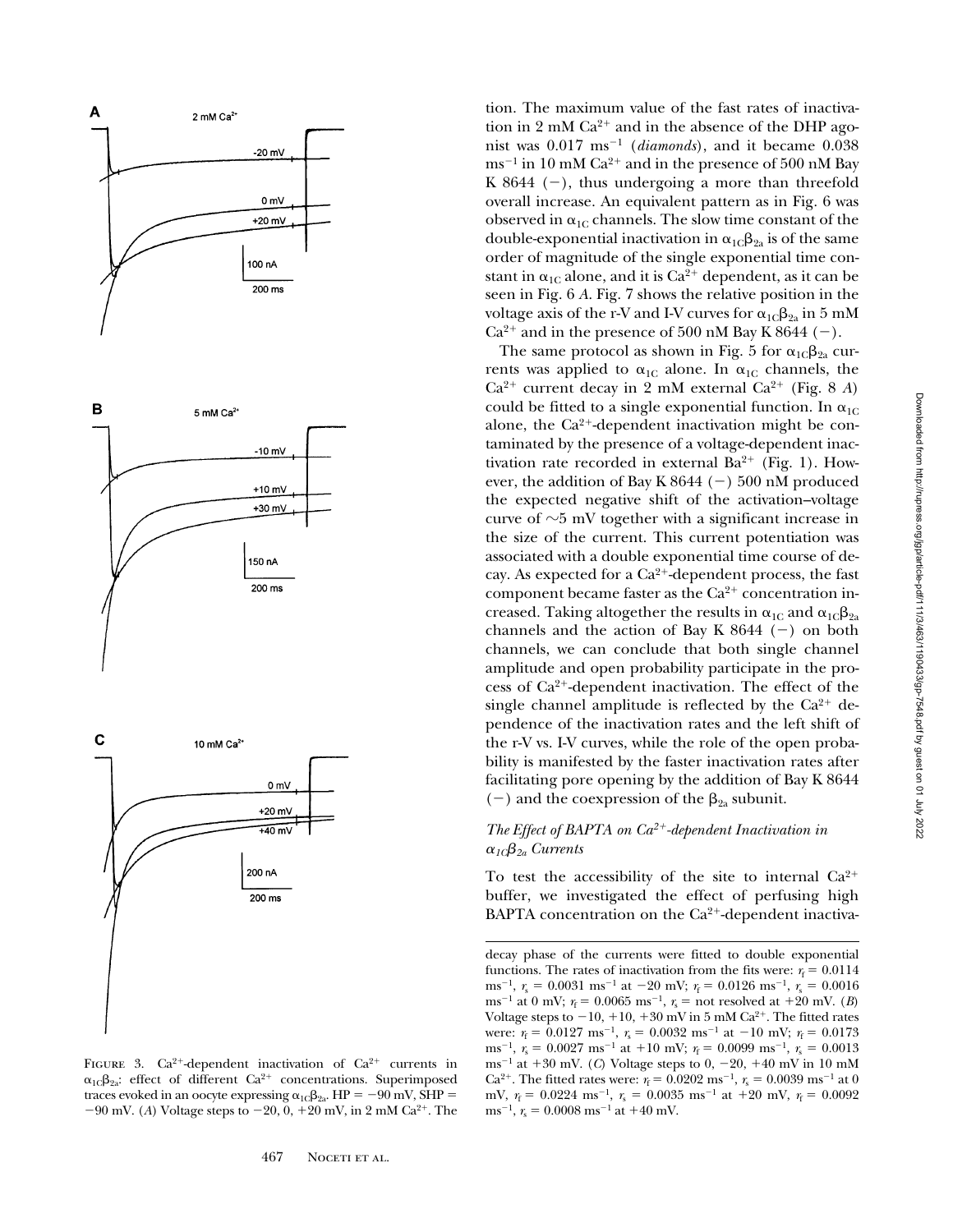

FIGURE 4. Relative positions of the peak currents and the maximal inactivation on the voltage axis in  $\alpha_{1C}$  and  $\alpha_{1C}\beta_{2a}$ . (*A*) Normalized rates and peak current values from the experiment in Fig. 3. Solid symbols are the normalized peak currents (I-V) and open symbols are the normalized rates (r-V) in 2 ( $\circ$ ,  $\bullet$ ),  $\circ$  ( $\Box$ ,  $\blacksquare$ ), and 10 ( $\triangle$ ,  $\blacktriangle$ ) mM Ca<sup>2+</sup>. The larger symbols on the normalized I-V represent the traces in Fig. 3 (*shaded circles, squares*, and *triangles*, respectively). The dotted lines show the voltage shift between I-V and r-V peaks. The maximal inactivation occurred at 0 (*a*), +10 (*b*), and +15 (*c*) mV in 10 mM Ca<sup>2+</sup>. The corresponding peaks of the I-Vs were: +10, +20, and +25 mV, respectively. (B) Normalized rates and peak current values in  $\alpha_{1C}$  alone in 5 mM Ca<sup>2+</sup>. The points are mean values  $\pm$  SEM (*n* = 7 for the I-V and  $n = 8$  for the r-V). The dotted line shows the voltage shift between I-V and r-V peaks.

tion rates (Fig. 9). The six traces in Fig. 9 *A* have been recorded at different times after the oocyte was mounted and the internal perfusion started (BAPTA 500 mM at the speed of 1 ml/h).  $Ca^{2+}$  currents (5 mM  $Ca^{2+}$ ) were initially contaminated by outward  $Ca^{2+}$ -activated Cl<sup>-</sup> currents shown as inward slow component and slow tail currents (trace  $a, t = 1$  min 15 s). As the perfusion progressed, the Cl<sup>-</sup> currents were removed showing the  $Ca^{2+}$ -dependent inactivation process. The initial phase of decay in trace  $c$  ( $t = 4$  min 26 s) could be fitted with a single exponential function  $(r = 0.0099)$ ms<sup>-1</sup>). After 20 min 5 s (trace  $f$ ), the rate of inactivation had become much slower ( $r = 0.0025$  ms<sup>-1</sup>). The time course of the inactivation rates for the whole experiment is shown in Fig. 9 *B*. During the perfusion, peak

current amplitude decreased due to run down. In equivalent prolonged recordings (20 min), when BAPTA was not perfused in the oocyte, the decrease in the size of the current due to run down did not slow down the inactivation rate (Fig. 9, *right*). Fig. 9 *C* shows the progressive run down of the current, while there were no changes in their time course. Fig. 9 *D* shows that the voltage dependence of the fast rate of inactivation at the beginning and after 23 min remained unmodified. Fig. 9 *E* shows small changes in the rates of inactivation during the whole experiment. These results confirm that the internal  $Ca^{2+}$  site is accessible to fast  $Ca^{2+}$  chelators (Imredy and Yue, 1992; Haack and Rosenberg, 1994), thus ruling out the possibility that this site is located within the conduction pathway.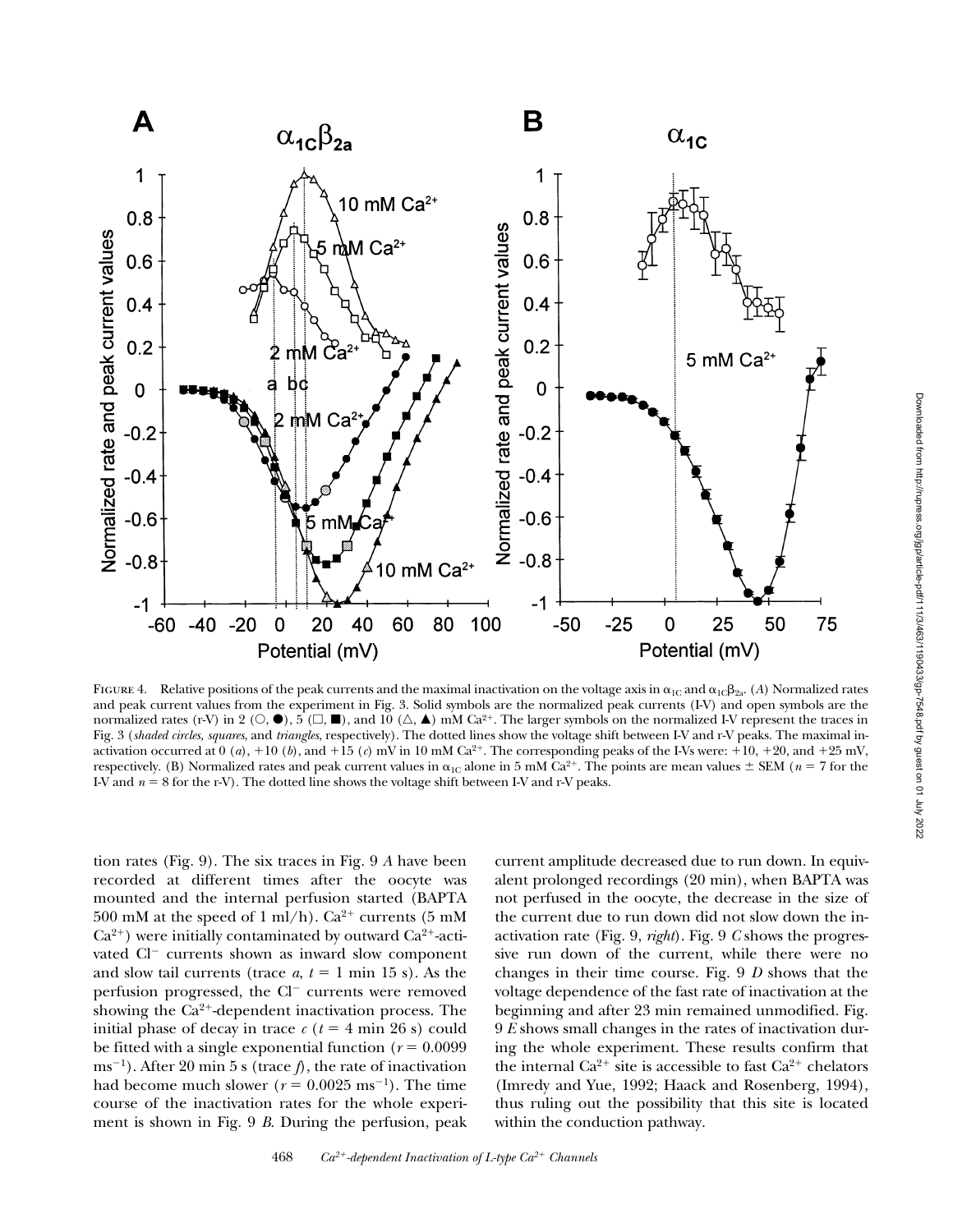

FIGURE 5.  $Ca^{2+}$ -dependent inactivation and effect of Bay K 8644 (-) at three different Ca<sup>2+</sup> concentrations in  $\alpha_{1C}\beta_{2a}$ . Superimposed traces evoked in an oocyte expressing  $\alpha_{1C}\beta_{2a}$ . HP = -90 mV,  $SHP = -90$  mV. (*A*) Voltage steps to  $-20$ , 0,  $+20$  mV in 2 mM  $Ca<sup>2+</sup>$ . The decay phase of the currents were fitted to double exponential functions. The rates of inactivation from the fits were:  $r_f$  = 0.0127 ms<sup>-1</sup>,  $r_s = 0.0032$  ms<sup>-1</sup> at -20 mV;  $r_f = 0.0164$  ms<sup>-1</sup>,  $r_s =$ 0.0021 ms<sup>-1</sup> at 0 mV;  $r_f = 0.0116$  ms<sup>-1</sup>,  $r_s = 0.0016$  at +20 mV. (*B*) Voltage steps to  $-25$ ,  $-5$ ,  $+15$  mV in 2 mM Ca<sup>2+</sup> and 500 nM Bay K 8644 (-). The fitted rates were:  $r_f = 0.0333 \text{ ms}^{-1}$ ,  $r_s = 0.0056$ ms<sup>-1</sup> at -25 mV;  $r_f = 0.0336$  ms<sup>-1</sup>,  $r_s = 0.0045$  ms<sup>-1</sup> at -5 mV;  $r_f =$ 0.0132 ms<sup>-1</sup>,  $r_s = 0.0016$  ms<sup>-1</sup> at +15 mV. (*C*) Voltage steps to  $-15$ ,  $+5$ ,  $+25$  mV in 5 mM Ca<sup>2+</sup> and 500 nM Bay K 8644 (-). The fitted rates were:  $r_f = 0.0398 \text{ ms}^{-1}$ ,  $r_s = 0.0063 \text{ ms}^{-1}$  at  $-15 \text{ mV}$ ,  $r_f = 0.0395 \text{ ms}^{-1}$ ,  $r_s = 0.0044 \text{ ms}^{-1}$  at  $+5 \text{ mV}$ ,  $r_f = 0.0150 \text{ ms}^{-1}$ ,  $r_s$  $= 0.0020 \text{ ms}^{-1}$  at  $+25 \text{ mV}$ . (*D*) Voltage steps to  $-5$ ,  $+15$ ,  $+35$ mV, in 10 mM Ca<sup>2+</sup> and 500 nM Bay K  $8644$  (-). The fitted rates were:  $r_f = 0.0466 \text{ ms}^{-1}$ ,  $r_s = 0.0057 \text{ ms}^{-1}$  at  $-5 \text{ mV}$ ,  $r_f = 0.0399$ ms<sup>-1</sup>,  $r_s = 0.0045 \text{ ms}^{-1} \text{ at } +15 \text{ mV}, r_f = 0.0148 \text{ ms}^{-1}, r_s = 0.0023$  $ms^{-1}$  at  $+35$  mV.

## discussion

We have shown that raising the external  $Ca^{2+}$  concentration increased the  $Ca^{2+}$ -dependent inactivation rates and left-shifted their voltage dependence: enhancing the  $Ca^{2+}$  influx through the channels determined faster decaying currents under conditions in which the open probability should remain unaffected. We also have shown that the rates of  $Ca^{2+}$ -dependent inactivation are open probability dependent. Thus, both the single channel amplitude and the open probability contribute to the  $Ca^{2+}$ -dependent inactivation mecha-



 $\overline{A}$ 

FIGURE 6. Summary plot of the voltage dependence of the fast and slow rates of Ca<sup>2+</sup>-dependent inactivation in  $\alpha_{1C}\beta_{2a}$ : effect of Bay K 8644 (2). (*A*) Average values of the fast (*empty symbols*) and slow (*filled symbols*) rates of inactivation in 2 mM Ca<sup>2+</sup> ( $\circ$ ), fast, *n* = 11;  $\bullet$ , slow,  $n = 13$ ; 5 mM Ca<sup>2+</sup> ( $\Box$ , fast,  $n = 13$ ;  $\blacksquare$ , slow,  $n = 14$ ); 10 mM Ca<sup>2+</sup> ( $\triangle$ , fast,  $n = 16$ ;  $\triangle$ , slow,  $n = 13$ ). (*B*) Rates of Ca<sup>2+</sup>dependent inactivation in 2 mM Ca<sup>2+</sup> ( $\diamond$ , fast, *n* = 10;  $\blacklozenge$ , slow, *n* = 8); 2 mM Ca<sup>2+</sup> + 500 nM Bay K 8644 (-) ( $\circ$ , fast, *n* = 13;  $\bullet$ , slow,  $n = 8$ ); 5 mM Ca<sup>2+</sup> + 500 nM Bay K 8644 (-) ( $\Box$ , fast,  $n = 15$ ;  $\blacksquare$ , slow,  $n = 11$ ); 10 mM Ca<sup>2+</sup> + 500 nM Bay K 8644 (-) ( $\triangle$ , fast,  $n =$ 12;  $\blacktriangle$ , slow,  $n = 11$ ). All data are shown with their SEMs.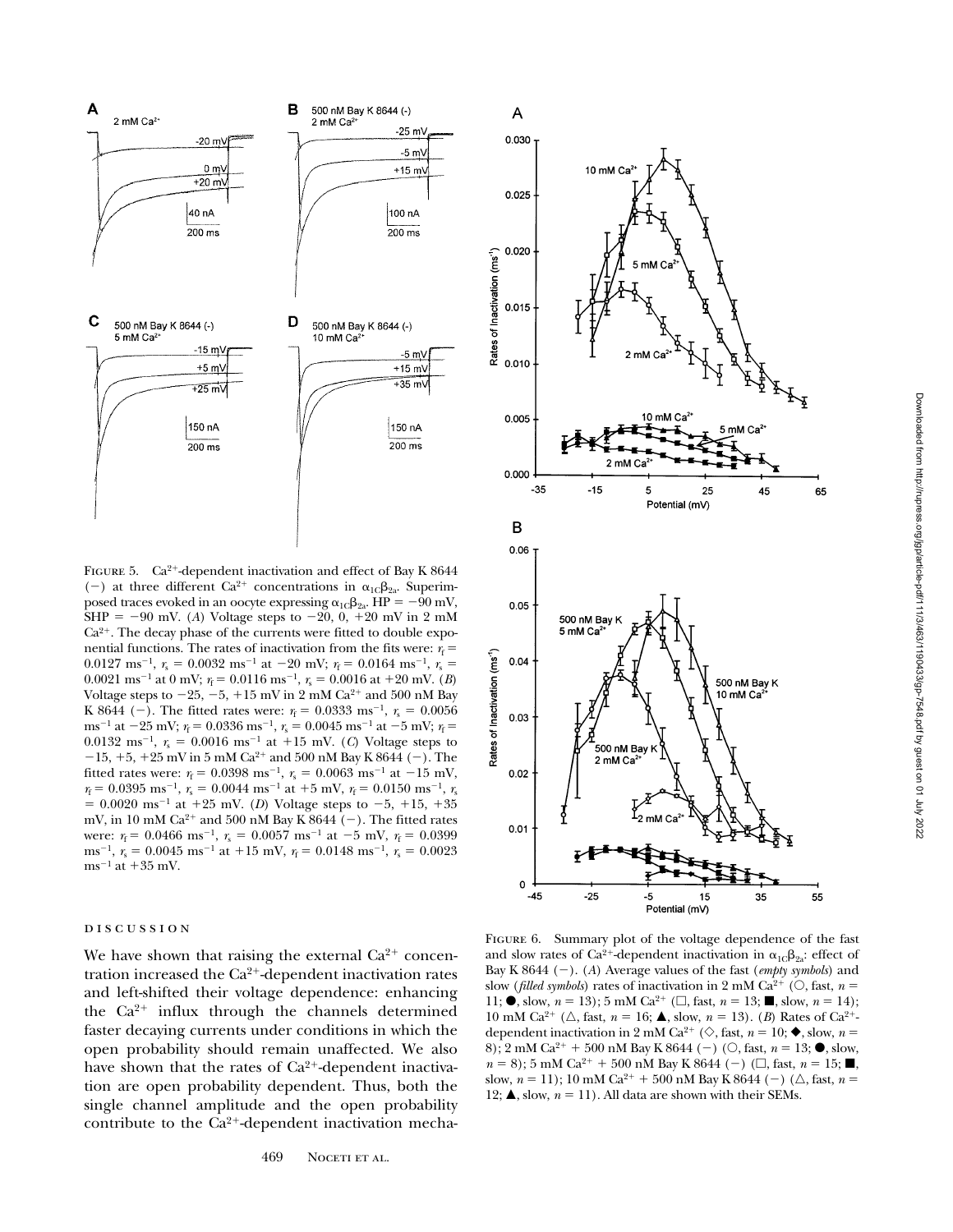

FIGURE 7. Relative positions of the peak currents and the maximal inactivation on the voltage axis in  $\alpha_{1C}\beta_{2a}$  in the presence of Bay K 8644  $(-)$ . Normalized rates and peak current values in  $\alpha_{1C}\beta_{2a}$  in 5 mM Ca<sup>2+</sup> and in the presence of 500 nM Bay K 8644 (-). The points are mean values  $\pm$  SEM ( $n = 4$  for I-V and  $n = 3$ for r-V). The dotted line shows the voltage shift between I-V and r-V peaks.

nism. One hypothesis that would explain the dependence of the rates on external  $Ca^{2+}$  concentration would be a  $Ca^{2+}$  binding site facing the external medium. This possibility is ruled out by the role of internal  $Ca^{2+}$  buffers (Lee et al., 1985; Imredy and Yue, 1992; Haack and Rosenberg, 1994) and by recent molecular biology experiments. de Leon et al. (1995) and Zhou et al. (1997) showed that the required region for  $Ca^{2+}$ -dependent inactivation in  $\alpha_{1C}$  Ca<sup>2+</sup> channels is located within the COOH terminus of the protein, facing the cytoplasm. The  $Ca^{2+}$  binding site could be sensitive to the internal accumulation of  $Ca^{2+}$  in a shell underneath the plasma membrane. In this case, the build up of  $Ca^{2+}$  would depend on the time integral of the current, the open probability, and the efflux from the shell into the cytoplasm. This mechanism has been proposed and extensively studied for native  $Ca^{2+}$  channels (Chad et al., 1984; Lee et al., 1985); it was supported by the dependence of the rates of inactivation on the internal buffer



FIGURE 8.  $Ca^{2+}$ -dependent inactivation and effect of Bay K 8644 (-) at three different Ca<sup>2+</sup> concentrations in  $\alpha_{1C}$ . Superimposed traces evoked in an oocyte expressing  $\alpha_{1C}$ . HP = -90 mV, SHP =  $-90$  mV. (*A*) Voltage steps to  $-10$ ,  $+10$ ,  $+30$  mV in 2 mM Ca<sup>2+</sup>. The decay phase of the currents was fitted to a single exponential function. The rates of inactivation from the fits were:  $r = 0.0027$ ms<sup>-1</sup> at  $-10$  mV,  $r = 0.0028$  ms<sup>-1</sup> at  $+10$  mV,  $r = 0.0021$  at  $+30$ mV. (*B*) Voltage steps to  $-15$ ,  $+5$ ,  $+25$  mV in 2 mM Ca<sup>2+</sup> and 500 nM Bay K 8644  $(-)$ . The decay phase of the currents were fitted to double exponential functions. The fitted rates were:  $r_f = 0.0192$ ms<sup>-1</sup>,  $r_s = 0.0016$  ms<sup>-1</sup> at -15 mV;  $r_f = 0.0277$  ms<sup>-1</sup>,  $r_s = 0.0038$  $ms^{-1}$  at +5 mV;  $r_f = 0.0073$  ms<sup>-1</sup>,  $r_s = 0.0007$  ms<sup>-1</sup> at +25 mV. (*C*) Voltage steps to  $-10$ ,  $+10$ ,  $+30$  mV in 5 mM Ca<sup>2+</sup> and 500 nM Bay K 8644 (-). The fitted rates were:  $r_f = 0.0255$  ms<sup>-1</sup>,  $r_s = 0.0038$ ms<sup>-1</sup> at  $-10$  mV,  $r_f = 0.0356$  ms<sup>-1</sup>,  $r_s = 0.0055$  ms<sup>-1</sup> at  $+10$  mV,  $r_f =$ 0.0079 ms<sup>-1</sup>,  $r_s = 0.0012$  ms<sup>-1</sup> at +30 mV. (*D*) Voltage steps to -5, +15, +35 mV in 10 mM Ca<sup>2+</sup> and 500 nM Bay K 8644 (-). The fitted rates were:  $r_f = 0.0299$  ms<sup>-1</sup>,  $r_s = 0.0041$  ms<sup>-1</sup> at -5 mV,  $r_f =$ 0.0418 ms<sup>-1</sup>,  $r_s = 0.0053$  ms<sup>-1</sup> at +15 mV,  $r_f = 0.0159$  ms<sup>-1</sup>,  $r_s =$  $0.0035$  ms<sup>-1</sup> at +35 mV.

concentration (Lee et al., 1985; Imredy and Yue, 1992; Haack and Rosenberg, 1994) and by observed cross talk among channels (Yue et al., 1990; Mazzanti et al., 1991; Imredy and Yue, 1992). In our case, the shell mechanism becomes unlikely for two reasons: (*a*) only extreme conditions of  $Ca^{2+}$  buffering capacity were able to slow down the inactivation process, and (*b*) the lack of observed cross talk among channels. In the oocyte expression, the rates of  $Ca^{2+}$  inactivation are independent of the level of expression as shown before by our group (Neely et al., 1994). We have confirmed this finding. In this new set of experiments in  $\alpha_{1C}\beta_{2a}$ , changes of expression level measured as the peak currents in the I-V curve (from 100–1,200 nA; 2 mM  $Ca^{2+}$ ) did not affect the predominant fast rate of inactivation, which re-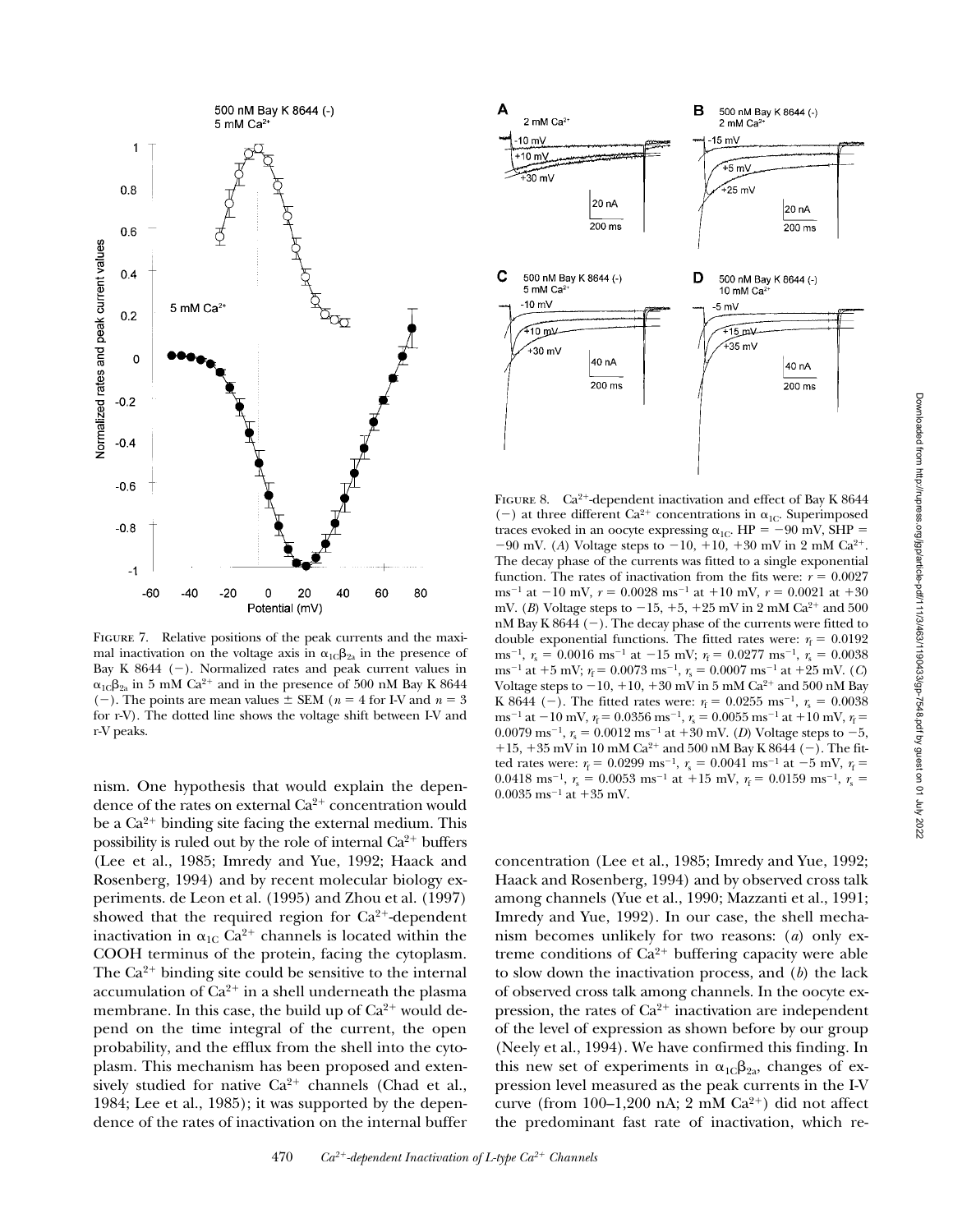

Figure 9. Time course of the effect of BAPTA: the removal of Ca2<sup>1</sup>-dependent inactivation. (*left*) BAPTA-perfused oocyte; (*right*) control oocyte. (*A*) Currents elicited by pulsing to 10 mV from an HP of  $-90$  mV in an oocyte injected with  $\alpha_{1C}\beta_{2a}$  (SHP =  $-90$  mV) in the presence of 5 mM  $Ca^{2+}$ . The oocyte was perfused with BAPTA 500 mM at the speed of 1 ml/h. *a* was acquired at time  $t =$ 1 min 15 s; *b* at  $t = 1$  min 46 s; *c* at  $t = 4$  min 26 s; *d* at  $t = 9$  min 48 s; *e* at  $t = 14$  min 29 s;  $f$  at  $t = 20$  min 05 s. The initial phase of decay (first 250 ms) in *c*–*f* was fitted to a single exponential. The rates of inactivation were:  $0.0099 \text{ ms}^{-1}$  (*c*),  $0.0077 \text{ ms}^{-1}$  (*d*),  $0.0039 \text{ ms}^{-1}$ (*e*), and 0.0025 ms<sup>-1</sup> (*f*). (*B*) Time course of the removal of Ca<sup>2+</sup>dependent inactivation. Traces in *A* are indicated with the corresponding letters. (*C*) Time course of peak current at 0 mV in 5  $mM Ca<sup>2+</sup>$  in a control nonperfused oocyte injected with 100 nl of BAPTA 50 mM (see MATERIALS AND METHODS). The control current shows rundown over the time course of the experiment. (*D*) Lack of change in the voltage dependence of the fast rate of the  $Ca^{2+}$ -dependent inactivation measured at the beginning ( $t = 0, \bullet$ ) and at the end of the control experiment  $(t = 23 \text{ s}, \text{O})$ . (*E*) Fast  $(\triangle)$  and slow ( $\triangle$ ) rates of Ca<sup>2+</sup>-dependent inactivation for the current plotted in *C*, during the time course of the control experiment.

mained between  $0.015$  and  $0.02$  ms<sup>-1</sup> (data not shown). Our results favor a domain mechanism in which the local  $Ca^{2+}$  concentration equilibrates in microseconds (Sherman et al., 1990; Shirokov et al., 1993). However, we cannot rule out the possibility that the absence of cross talk was due to the expression level. Under our experimental conditions, it is possible that the expression level was not high enough to reach the critical

channel density necessary to the interaction among adjacent channels.

A concern that must be addressed refers to the accessibility of BAPTA to the  $Ca^{2+}$  binding site. It is unlikely that the lack of effect on the inactivation rates by the injected BAPTA is due to a slow diffusion in the oocyte cytoplasm. In fact, injections of small quantities of BAPTA or EGTA (Neely et al., 1994) was effective to eliminate the activation of the  $Ca^{2+}$ -activated Cl<sup>-</sup> channels.

# *A Minimum Model for Ca2*1*-dependent Inactivation: Role of the Single Channel Amplitude and Open Probability*

Several models have been proposed for  $Ca^{2+}$ -dependent inactivation. All these models agree on identifying the  $Ca^{2+}$  dependence of the inactivation in one (or more) state-to-state transitions where the rate is dependent on the internal  $Ca^{2+}$  concentration. Two main conditions are considered: the "shell" model and the "local domain" model.

In the shell model, the  $Ca^{2+}$  flowing through the channels accumulates into a shell underneath the plasma membrane (Standen and Stanfield, 1982; Chad et al., 1984) or it is thought of as charge accumulating on a leaky capacitor (Mazzanti et al., 1991). This assumption leads to second order rates of  $Ca^{2+}$ -dependent inactivation where the parameters of channel opening (i.e., single channel conductance and open probability) usually have to be integrated over the variable time.

In the local domain model, the  $Ca<sup>2+</sup>$ -sensing site is located very close to the channel mouth, making it less accessible to chelators, as well as to  $Ca^{2+}$  ions coming from adjacent channels. The calculation would thus be restricted to a very small domain surrounding the mouth of the channel, where the  $Ca^{2+}$  concentration would reach its steady state value in a few microseconds. This assumption justifies the use of the steady state diffusion equation and results in a linear dependence of the second order rates of inactivation on the single channel amplitude (Sherman et al., 1990; Shirokov et al., 1993).

Both classes of models can account for the main features of the Ca<sup>2+</sup>-dependent inactivation in L-type Ca<sup>2+</sup> channels. The domain models also include the possibility of an "extended local domain" in which the volume where the  $Ca^{2+}$  concentration is calculated is larger, and a channel can sense the flux of ions that is entering a neighboring channel (cross talk). The fact that Yue et al. (1990) reported that  $Ca^{2+}$  entry inactivates the channel it goes through, together with our finding that high concentrations of fast chelators are necessary to reduce the inactivation rates, leads us to test the local domain hypothesis proposed by Sherman et al. (1990). The local domain model has been used with an expanded kinetic scheme to account for the voltage shift between the r-V and I-V curves.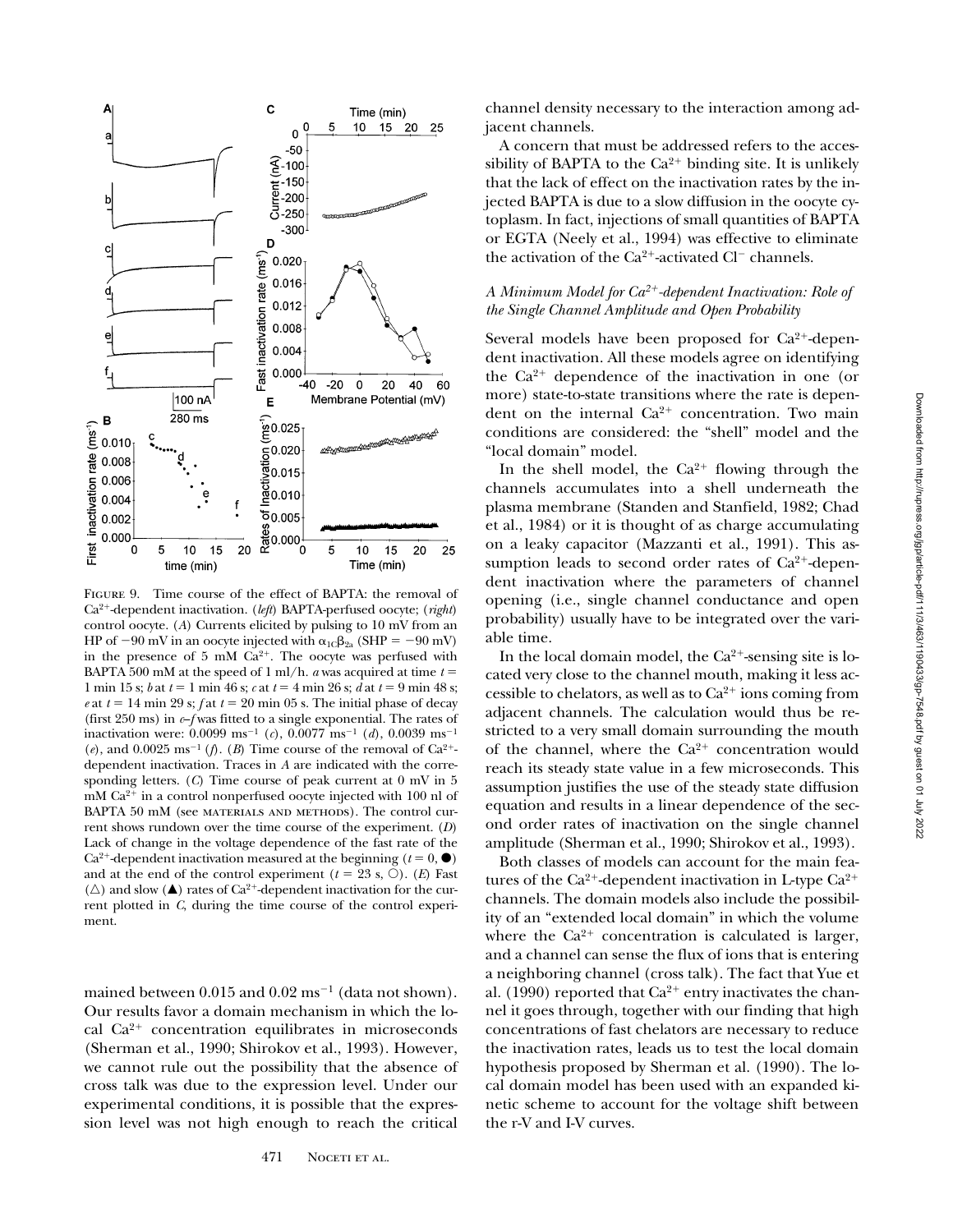The steady state equation for diffusion in a sphere is, when the diffusion happens only on the radial dimension:

$$
C = B + \frac{\Phi}{r},\tag{1}
$$

where  $C$  is the ion concentration,  $B$  is the boundary concentration (in our case, *B* is the cytoplasmic  $Ca^{2+}$ concentration),  $\phi$  is the influx, and *r* is the radius. Eq. 1 means that, if  $[Ca^{2+}]$ <sub>*i*</sub> is the internal  $Ca^{2+}$  concentration at rest, then the concentration near the pore will be

$$
[Ca^{2+}] = [Ca^{2+}]_{i} + Ai,
$$
 (2)

where *i* is the single channel amplitude and *A* is a constant. The constant *A* takes into account the diffusion coefficient for  $Ca^{2+}$  and the effect of chelators. In a voltage-independent transition from an open state to a  $Ca<sup>2+</sup>$ -inactivated state, the rate will be linearly dependent on the internal Ca<sup>2+</sup> concentration:  $\alpha = \alpha_0 [Ca^{2+}]$ . Thus, with the assumptions that  $Ca^{2+}$  binds instantaneously to a single site and at a fixed distance from the site, the rate of  $Ca^{2+}$ -dependent inactivation depends linearly on the flux; i.e., on the single channel amplitude *i*. The inactivation process will also be open probability dependent since the inactivated state is sequentially connected to the open state.

Then we assumed that the transition rates between all the states in the kinetic model follow the Eyring rate theory; i.e., they are exponential functions of the form:

$$
\alpha_i = \alpha_{0i} e^{\frac{z_i \delta_i \frac{e^-V}{kT}}{2}}
$$
\n
$$
\beta_i = \beta_{0i} e^{\frac{-z_i (1 - \delta_i) \frac{e^-V}{kT}}{2}},
$$

where  $\alpha_i$  are the forward rates and  $\beta_i$  are the backward rates.  $\alpha_{0i}$  and  $\beta_{0i}$  are the voltage-independent rates:

$$
\alpha_{0i} = \frac{kT}{h}e^{\frac{\Delta W_{if}}{kT}} \text{ and } \beta_{0i} = \frac{kT}{h}e^{\frac{\Delta W_{ib}}{kT}},
$$

where *k* is the Boltzmann constant  $(1.38 \times 10^{-23} \text{ J} / ^{\circ} \text{K}, T)$ is the absolute temperature (K), *h* is the Planck constant  $(6.63 \times 10^{-34} \text{ J s})$ , e<sup>-</sup> is the electronic charge (1.602  $\times$  $10^{-19}$  C), and  $\Delta W_{\text{if}}$  and  $\Delta W_{\text{ib}}$  are the energies required for the transition to occur in the two directions (forward and backward).  $z_i$  is the gating charge  $(e^-)$ ,  $\delta_i$  is the fraction of the electric field sensed by *z*<sup>i</sup> , and *V* is the membrane voltage. The rates to the  $Ca<sup>2+</sup>$ -inactivated states are voltage independent:

$$
\alpha_{Ca^{2+}} = \alpha_{0Ca^{2+}}[Ca^{2+}]
$$
  

$$
\beta_{Ca^{2+}} = \beta_{0Ca^{2+}}.
$$

Within the above theoretical premises, we started building a kinetic scheme of closed, open, and inactivated states. The computer routine (SCoP) numerically solves the system of differential equations that describes the kinetic scheme, and assigns numbers to the parameters  $\alpha_{0i}$ ,  $\beta_{0i}$ ,  $z_i$ ,  $\delta_i$ ,  $\alpha_{0Ca^{2+}}$ ,  $\beta_{0Ca^{2+}}$ . The internal  $Ca^{2+}$  concentration,  $[Ca^{2+}]$ , is calculated as a linear function of the single channel amplitude at each potential.

The kinetic scheme has to satisfy our experimental results, which are summarized as: (*a*) The inactivation is  $Ca^{2+}$  dependent: increasing the external  $Ca^{2+}$  concentration produces an increase in the absolute values of the rates of inactivation. (*b*) The process is open probability dependent: increasing the open probability with DHP agonist Bay K 8644  $(-)$  or by coexpressing the  $\beta_{2a}$  subunit together with the  $\alpha_{1c}$  subunit produces an increase in the rates of inactivation. (*c*) The time course of the decay can be fitted with a double exponential function. The initial fast rate of inactivation is not present (or not detectable) if the  $\alpha_{1C}$  subunit is expressed alone and when  $\alpha_{1C}$  currents are measured in the absence of Bay K  $8644$  (-). (*d*) The r-V curve peaks at more negative voltages than the I-V curve.

A sequential model of the form

$$
C_1 \cdots C_n \xrightarrow{Ca^{2^*}} I
$$

cannot predict all of these features, specifically it cannot reproduce the observed shift between I-V and r-V. This model predicts that the r-V and the I-V peak at the same potentials under conditions of a fast activation and a slow inactivation (Sherman et al., 1990). If we were to relax these constraints, the decay phase of the current would be less evident due to the slow activa-

$$
C_{12} = C_{13} = C_{14} \qquad \text{nulls}
$$

$$
C_{01} - C_{02} = C_{03} - O_{04} = I_{05}
$$
  

$$
bk_1^i
$$
 $b_1^i$   
 $C_{22} - C_{23} = O_{24} = I_{25}$  *willing*

FIGURE 10. Model of Ca<sup>2+</sup>-dependent inactivation. Three modes of L-type  $Ca^{2+}$  channels are originating from a single deep closed state  $(C_{01})$ . The top line has no opening: the channel remains silent. The middle and bottom lines end with open states and subsequent Ca<sup>2+</sup>-dependent inactivated states. The rates  $(\alpha, \beta)$ , charges  $(z)$ , and fractions of the field  $(\delta)$  that have been used for the fits and simulation are shown in Table I, and they refer to the kinetic transitions as follows:  $\alpha_{01}$ ,  $\beta_{01}$ ,  $z_1$ ,  $\delta_1$ :  $C_{01} \leftrightarrow C_{02}$ ;  $\alpha_{02}$ ,  $\beta_{02}$ ,  $z_2$ ,  $\delta_2$ :  $C_{02} \leftrightarrow$  $C_{03}$ ;  $\alpha_{03}$ ,  $\beta_{03}$ ,  $z_3$ ,  $\delta_3$ :  $C_{03} \leftrightarrow O_{04}$ ;  $\alpha_{04}$ ,  $\beta_{04}$ :  $O_{04} \leftrightarrow I_{05}$ ,  $Ca^{2+}$ -dependent, voltage-independent transition;  $\alpha_{12}$ ,  $\beta_{12}$ ,  $z_2$ ,  $\delta_2$ :  $C_{12} \leftrightarrow C_{13}$ ;  $\alpha_{13}$ ,  $\beta_{13}$ ,  $z_3$ ,  $\delta_3: C_{13} \leftrightarrow C_{14}; \alpha_{22}, \beta_{22}, z_2, \delta_2: C_{22} \leftrightarrow C_{23}; \alpha_{23}, \beta_{23}, z_3, \delta_3: C_{23} \leftrightarrow O_{24}; \alpha_{24},$  $\beta_{24}: O_{24} \leftrightarrow I_{25}$ ,  $Ca^{2+}$ -dependent, voltage-independent transition;  $\alpha_n$ ,  $\beta_n: C_{02} \leftrightarrow C_{12}$ , voltage-independent transition;  $\alpha_{bk}$ ,  $\beta_{bk}: C_{02} \leftrightarrow C_{22}$ , voltage-independent transition;  $\alpha_b$ ,  $\beta_b$ :  $C_{03} \leftrightarrow C_{23}$ , voltage-independent transition.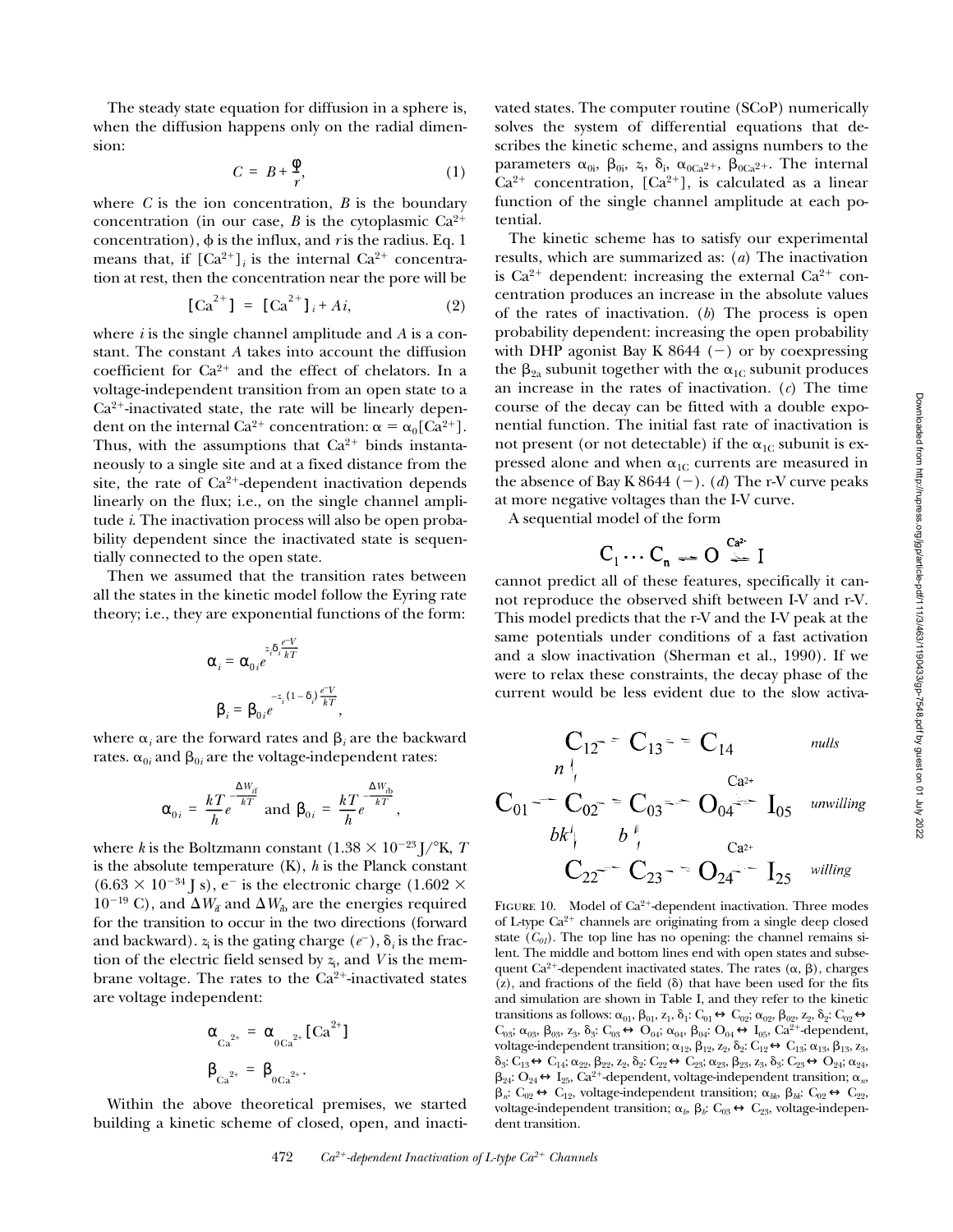A



tion, and the peak of the r-V would tend to be more positive than the peak of the I-V curve.

We know from single channel data that the  $\alpha_{1C}$  and  $\alpha_{1C}\beta_{2a}$  Ca<sup>2+</sup> channels undergo "silent" transitions (i.e., they gate without opening), and they are able to open with different open probability patterns (Costantin et al., 1995). Thus, we have tested the model proposed by Bean (1989) with the modifications shown in Fig. 10. The kinetic scheme has three parallel lines of states that develop as branches from an initial closed state. The parallel transitions carry the same amount of charge. In the top line, the channel never opens, although it displaces all the charge of the voltage sensor. The middle (unwilling) and bottom (willing) lines have final open states connected to final inactivated states. The vertical transitions between the lines are voltage independent and can be Bay K 8644 (-) and  $\beta$ subunit sensitive.

Fig. 11 shows experimental data from an oocyte injected with the  $\alpha_{1C}\beta_{2a}$  Ca<sup>2+</sup> channel together with superimposed fitted traces to the model of Fig. 10. In this model, the rates connecting the open states to the  $Ca<sup>2+</sup>$ -inactivated states consist of a constant coefficient times the local  $Ca^{2+}$  concentration, according to Eq. 2 (Table I). The simulated traces in Fig. 11 *B* are shown together with their I-V and r-V curves (fast rate, Fig. 11 *C*). This model predicts the shift between the peaks of the two curves.

ble exponential function.

FIGURE 11. Fits and simulations of  $\alpha_{1C}\beta_{2a}$  Ca<sup>2+</sup> currents. (*A*) Current traces recorded from an oocyte expressing  $\alpha_{1C}\beta_{2a}$ , in response to voltage stimuli of  $-20$ ,  $-10$ , 0,  $+10$ , and  $+20$  mV. The traces are superimposed with their fits, generated by the model-fitting procedure described in materials AND METHODS.  $(B)$  I-V and r-V are from the simulated traces in *A*. The current peaks at 10 mV, while the r-V peaks at 0 mV. The values for the fast rates of inactivation were obtained by fitting the decay phase of the simulated current with a dou-

Thus, we can conclude that the kinetic scheme in Fig. 10 reproduces well the experimental data for  $\alpha_{1C}\beta_{2a}$  channels. In the case of  $\alpha_{1C}$  alone, though it is possible to reproduce the main kinetic features of the data, such as the slower activation phase of the currents and the u-shaped voltage dependence of the inactivation rates, the possible presence of a contaminating voltage-dependent inactivation does not allow a clear analysis of the time course of decay. This intrinsic limitation in the modeling of  $\alpha_{1C}$  currents would not produce a reliable set of parameters for the kinetic scheme in the case of  $\alpha_{1C}$  alone.

In testing the effect of the  $\beta_{2a}$  subunit on  $\alpha_{1c}$  Ca<sup>2+</sup>dependent inactivation, a possible concern is whether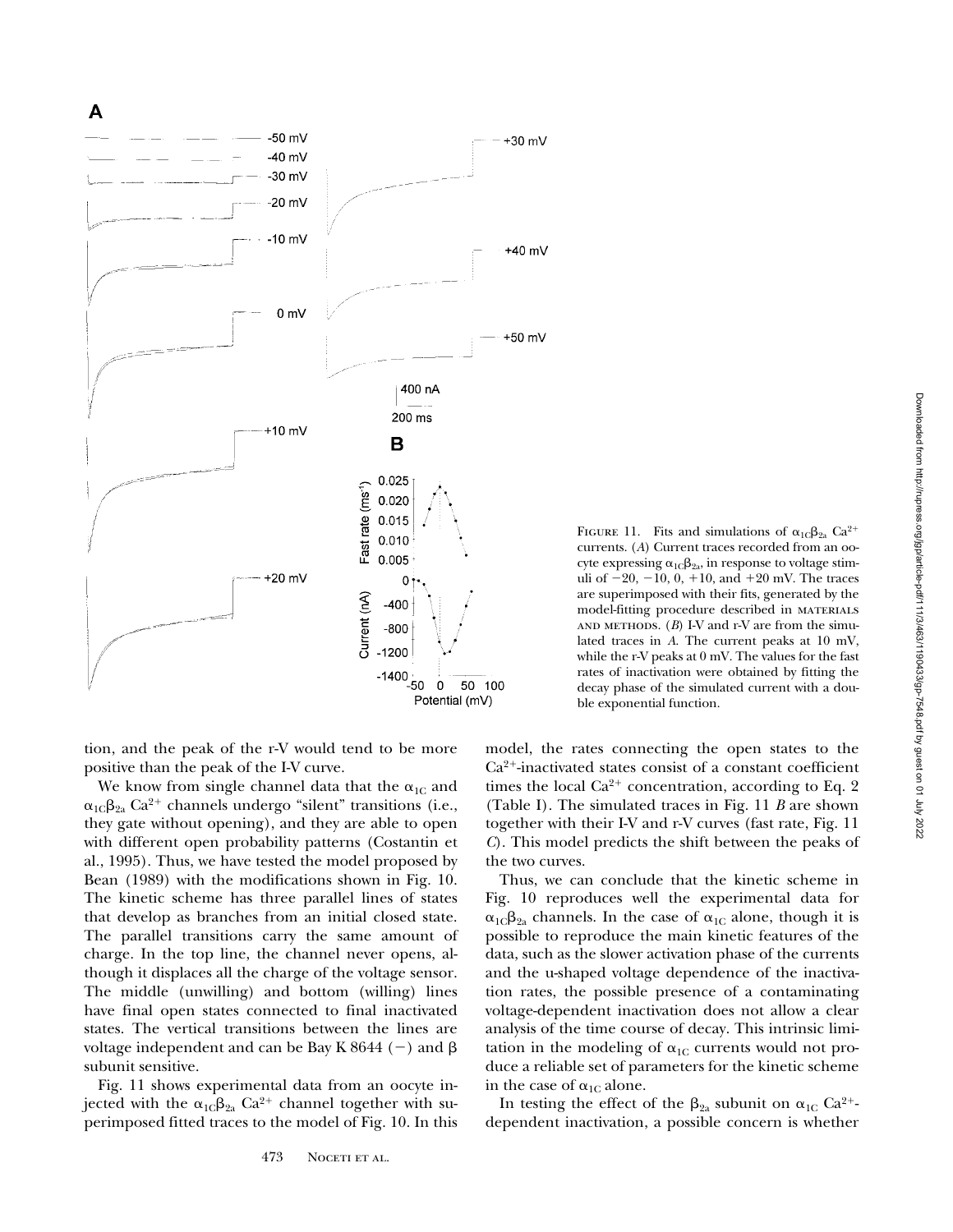Downloaded from http://rupress.org/jgp/article-pdf/111/3463/1190433/gp-7548.pdf by guest on 01 July 2022 Downloaded from http://rupress.org/jgp/article-pdf/111/3/463/1190433/gp-7548.pdf by guest on 01 July 2022

| TABLE I                                  |
|------------------------------------------|
| Fitted Values for the Simulated Currents |

| $\alpha_{1C}\beta_{2a}$                     |              |                                              |  |
|---------------------------------------------|--------------|----------------------------------------------|--|
| Forward voltage-<br>independent coefficient |              | Backward voltage-<br>independent coefficient |  |
| $ms^{-1}$                                   |              | $ms^{-1}$                                    |  |
| 0.0016                                      | $\beta_{01}$ | 0.0001                                       |  |
| 24.6178                                     | $\beta_{02}$ | 42.5775                                      |  |
| 0.0001                                      | $\beta_{03}$ | 0.0001                                       |  |
| 214.2350                                    | $\beta_{04}$ | 0.0001                                       |  |
| $\lceil Ca^{2+} \rceil$                     |              |                                              |  |
| 0.7958                                      | $\beta_{12}$ | 5.9780                                       |  |
| 0.0910                                      | $\beta_{13}$ | 1.4961                                       |  |
| 1.0000                                      | $\beta_{22}$ | 1.0000                                       |  |
| 0.1984                                      | $\beta_{23}$ | 0.1019                                       |  |
| 1.1180 $\lceil Ca^{2+} \rceil$              | $\beta_{24}$ | 0.0001                                       |  |
| 1.0000                                      | $\beta_{bk}$ | 0.00727                                      |  |
| 161.7120                                    | $\beta_{b}$  | 0.67953                                      |  |
| 3.3940                                      | $\beta_n$    | 0.00135                                      |  |
| Charge $(e^-)$                              |              | Fraction of the field                        |  |
| 0.2574                                      | $\delta_1$   | 0.8246                                       |  |
| 0.0001                                      | $\delta_2$   | 0.0001                                       |  |
| 2.9835                                      | $\delta_3$   | 0.4307                                       |  |
|                                             |              |                                              |  |

Values of rates, charge, and fraction of the field in each transition for the model illustrated in Fig. 10. The rates are:

$$
\alpha_{ij}(V) = \alpha_{ij} e^{\frac{z_i \delta_i e^V}{2}} , \beta_{ij}(V) = \beta_{ij} e^{\frac{-z_j (1-\delta_j) \frac{e^V}{kT}}{2}}.
$$

the endogenous  $\beta_{3x0}$  subunit changed the properties of the  $\alpha_1$  subunits when injected alone. The coexpression  $\beta_{3x0}$  with the  $\alpha_{1E}$  and  $\alpha_{1C}$  (data not published for  $\alpha_{1C}$ ) clones produced the generic effect of  $\beta$  subunit of shifting to more negative potential G-V curves (Tareilus et al., 1997). We concluded that the endogenous  $\beta_{3x0}$  has a role in channel expression, but the quantities present are not sufficient to induce kinetic changes.

A further question concerns the molecular mechanism for the  $Ca^{2+}$ -dependent inactivation process. Since the  $Ca^{2+}$ -sensitive region has been identified within the COOH terminus of the  $\alpha$  subunit (de Leon et al., 1995; Zhou et al., 1997), we can speculate that the  $Ca^{2+}$  binding to the COOH terminus produces an allosteric change in the conformation of the protein, such as a collapse of the pore. Another possibility is that the COOH terminus, once  $Ca^{2+}$  has bound, folds backward and blocks the pore, with a mechanism analogous to the N-type inactivation in *Shaker* K<sup>+</sup> channels (Hoshi et al., 1990). However, if the  $Ca^{2+}$  binding site is located in the COOH terminus of the  $\alpha_{1C}$  subunit, the COOH terminus could be folded in order for the  $Ca^{2+}$  site to be in close proximity to the pore. Differences in the tertiary structure between native and cloned channels that could arise from differences in the folding of the COOH terminus may modify the accessibility of the  $Ca^{2+}$  binding site to intracellular  $Ca^{2+}$  buffers.

We thank Dr. Ramon Latorre and Dr. Ligia Toro for kindly reading the manuscript and Ms. Jin for injection of *Xenopus laevis* oocytes.

This work was supported by National Institutes of Health (NIH) grant AR-38970 to E. Stefani. N. Qin is the recipient of NIH National Research Service Award GM17120-02 and of the American Heart Association (AHA) Scientist Development Grant 9630053N. This work was done during the tenure of a Grant-in-Aid 113-GI1 award to R. Olcese from the American Heart Association, Greater Los Angeles Affiliate (Los Angeles, CA).

*Original version received 28 April 1997 and accepted version received 14 January 1998.*

#### **REFERENCES**

- Barish, M.E. 1983. A transient calcium-dependent chloride current in the immature *Xenopus* oocyte. *J. Physiol. (Camb.)*. 342:309–325.
- Bean, B.P. 1989. Neurotransmitter inhibition of neuronal calcium currents by changes in channel voltage dependence. *Nature*. 340: 153–156.
- Campbell, D.L., W.R. Giles, J.R. Hume, and E.F. Shibata. 1988. Inactivation of calcium current in bull-frog atrial myocytes. *J. Physiol. (Camb.)*. 403:287–315.
- Chad, J. 1989. Inactivation of calcium channels. *Comp. Biochem. Physiol.* 93:95–105.
- Chad, J., R. Eckert, and D. Ewald. 1984. Kinetics of calcium-dependent inactivation of calcium currents in voltage-clamped neurones of *Aplysia californica*. *J. Physiol*. *(Camb.)*. 347:279–300.
- Costantin, J.L., N. Qin, L. Birnbaumer, E. Stefani, and A. Neely. 1995.  $β$  subunit coexpression induces long channel openings in the  $\alpha_{1C}$  cardiac calcium channel. *Biophys. J.* 68:A258. (Abstr.)
- de Leon, M., Y. Wang, L. Jones, E. Perez-Reyes, X. Wei, T.W. Soong, T.P. Snutch, and D.T. Yue. 1995. Essential  $Ca^{2+}$ -binding motif for

Ca<sup>2+</sup>-sensitive inactivation of L-Type Ca<sup>2+</sup> channels. *Science*. 270: 1502–1506.

- Eckert, R., and J. Chad. 1984. Inactivation of Ca channels. *Prog. Biophsy. Mol. Biol*. 44:261–267.
- Ferreira, G., J. Yi, E. Rios, and R. Shirokov. 1997. Barium-dependent inactivation of L-type calcium channels. *Biophys. J.* 72:*A*112. (Abstr.)
- Galli, A., A. Ferroni, L. Bertollini, and M. Mazzanti. 1994. Inactivation of single  $Ca^{2+}$  channels in rat sensory neurons by extracellular Ca2<sup>1</sup>. *J. Physiol. (Camb.)*. 477:15–26.
- Giannattasio, B., S.W. Jones, and A. Scarpa. 1991. Calcium currents in the A7r5 smooth muscle-derived cell line. Calcium-dependent and voltage-dependent inactivation. *J. Gen. Physiol*. 98:987–1003.
- Gutnick, M.J., H.D. Lux, D. Swandulla, and H. Zucker. 1989. Voltage-dependent and calcium-dependent inactivation of calcium channel current in identified snail neurones. *J. Physiol*. *(Camb.)*. 412:197–220.
- Haack, J.A., and R.L. Rosenberg. 1994. Calcium-dependent inacti-